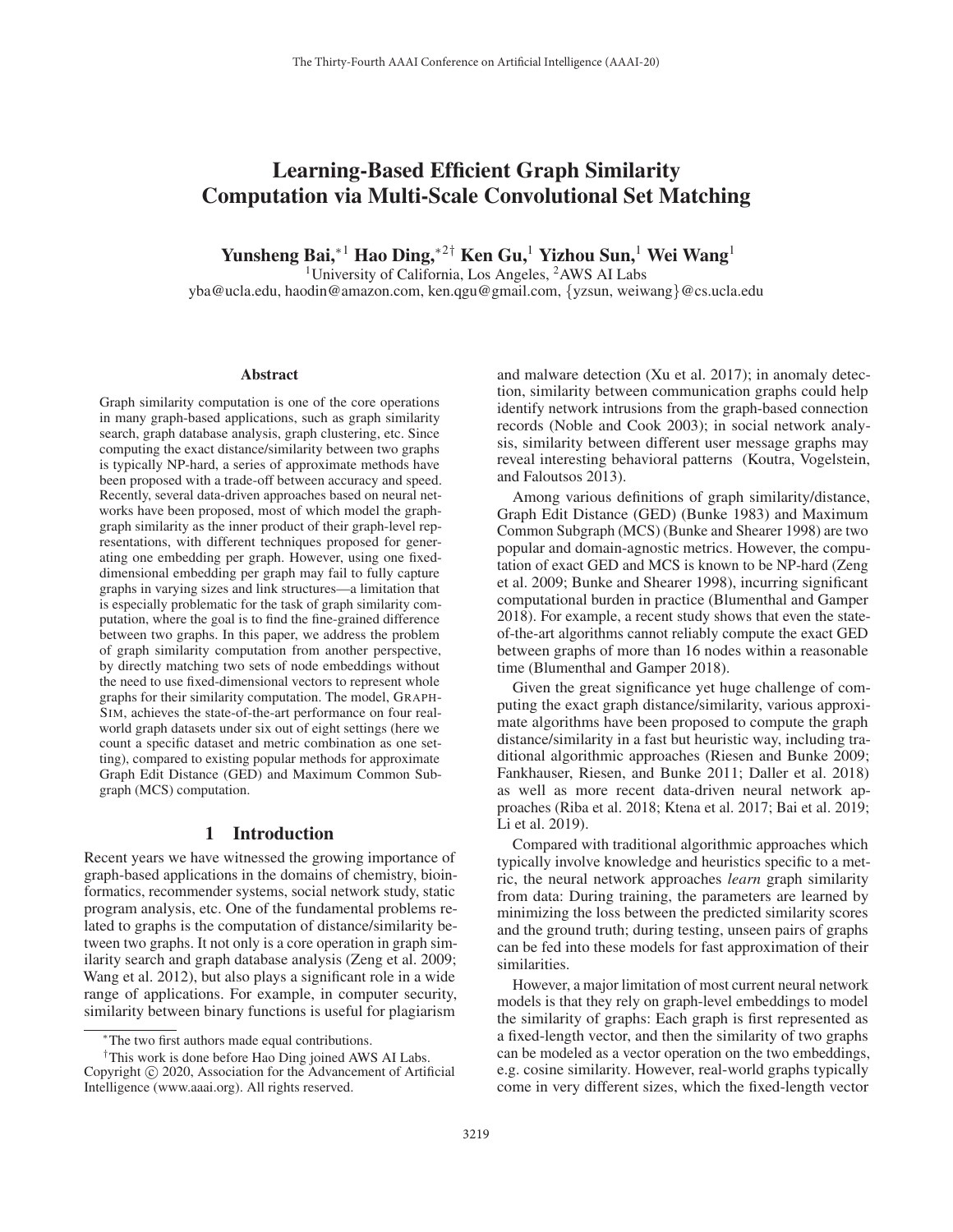representation may fail to fully capture. Even when the two graphs of interest are similar in sizes, the actual difference between them can lie in very small local substructures, which is hard to be captured by the single vector. This is especially problematic for the task of graph similarity computation, where the goal is to compare the difference between all nodes and edges of the two graphs. For simple or regular graphs, this approach may work well, but for more complicated scenarios in which graphs are of very different structures and/or the task is to find the fine-grained node-node correspondence (Zanfir and Sminchisescu 2018), this approach often produces less effective models.

In this paper, we propose to avoid the generation of graph-level embeddings, and instead directly perform neural operations on the two sets of node embeddings. Inspired by two classic families of algorithms for graph similarity/distance (Nikolentzos, Meladianos, and Vazirgiannis 2017; Riesen and Bunke 2009; Fankhauser, Riesen, and Bunke 2011), our model GRAPHSIM turns the two sets of node embeddings into a similarity matrix consisting of the pairwise node-node similarity scores, and is trained in an end-to-end fashion (Fig. 2). By carefully ordering the nodes in each graph, the similarity matrix encodes the similarity patterns specific to the graph pair, which allows the standard image processing techniques to be adapted to model the graph-graph similarity. The new challenges in the graph setting compared to the standard image processing using Convolutional Neural Networks (CNN) are that:

- *Permutation invariance*. The same graph can be represented by different adjacency matrices by permuting the order of nodes, and the model should not be sensitive to such permutation.
- *Spatial locality preservation*. CNN architectures assume the input data has spatial locality, i.e, close-by data points are more similar to each other. How to make our embedding-based similarity matrix preserve such spatial locality is important.
- *Graph size invariance*. The CNN architecture requires fixed-length input. How to handle graphs with different sizes is another question to address.
- *Multi-scale comparison.* Finally, graphs naturally contain patterns of different scales that may be unknown in advance. The algorithm should be able to capture and leverage structural information and features of multiple granularities.

To tackle these challenges, we propose GRAPHSIM, which addresses the graph similarity computation task in a novel way by direct usage of node-level embeddings via pairwise node-node similarity scores. We show that GRAPHSIM can be combined with various node embedding approaches, improving performance on four graph similarity computation datasets under six out of eight settings. Finally, we show that GRAPHSIM can learn interpretable similarity patterns that exist in the input graph pairs.

# 2 Related Work

Graph Representation Learning Over the years, there have been a great number of works dealing with the representation of nodes (Hamilton, Ying, and Leskovec 2017), and graphs (Ying et al. 2018). Among the node embedding methods, neighbor aggregation based methods, e.g. GCN (Kipf and Welling 2016), GraphSAGE (Hamilton, Ying, and Leskovec 2017), GIN (Xu et al. 2019), etc., are permutation-invariant, and have gained a lot of attention.

Neural network based methods have been used in a broad range of graph applications, most of which are framed as node-level prediction tasks (Hamilton et al. 2018) or single graph classification (Ying et al. 2018). In this work, we consider the task of graph similarity computation, which is under the general problem of graph matching (Emmert-Streib, Dehmer, and Shi 2016).

Text and Graph Matching with Neural Networks Text matching has a long history with many successful applications (Mitra, Diaz, and Craswell 2017). Among various methods for text matching, promising results in matching sequences of word embeddings (He and Lin 2016) inspire us to explore the potential of using node embeddings for the task of graph matching directly without graph-level representations. In contrast, neural network based graph matching remains largely unexplored, and most existing works still rely on first generating one embedding per graph using graph neural networks, and then modeling the graph-graph similarity using the two graph-level representations.

We examine several existing works on similarity computation for graphs: (1) SIAMESE MPNN (SMPNN) (Riba et al. 2018) is an early work that models the similarity as a simple summation of certain node-node similarity scores. (2) GC-NMEAN and GCNMAX (Ktena et al. 2017) apply the GCN architectures with graph coarsening (Defferrard, Bresson, and Vandergheynst 2016) to generate graph-level embeddings for the similarity. (3) SIMGNN (Bai et al. 2019) attempts to use node-node similarity scores by taking their histogram features, but still largely relies on the graph-level embeddings due to the histogram function being non-differentiable. (4) GMN (Li et al. 2019) is a recent work which manages to introduce node-node similarity information into graph-level embeddings via a cross-graph attention mechanism, but the cross-graph communication only updates the node embeddings, and still generates one embedding per graph from the updated node embeddings.

## 3 Problem Definition

Graphs are data structures with a node set  $V$  and a edge set  $\mathcal{E}, \mathcal{G} = (\mathcal{V}, \mathcal{E})$ , where  $\mathcal{E} \subseteq \mathcal{V} \times \mathcal{V}$ . The number of nodes of V is denoted as  $N = |\mathcal{V}|$ . Each node and edge can be associated with labels, such as atom and chemical bond type in a molecular graph. In this study, we confine our graphs as undirected and unweighted graphs, but it is not hard to extend GRAPHSIM to other types of graphs, since GRAPHSIM is a general framework for graph similarity computation.

Given two graphs  $G_1$  and  $G_2$ , different distance/similarity metrics can be defined.

Graph Edit Distance (GED) The edit distance between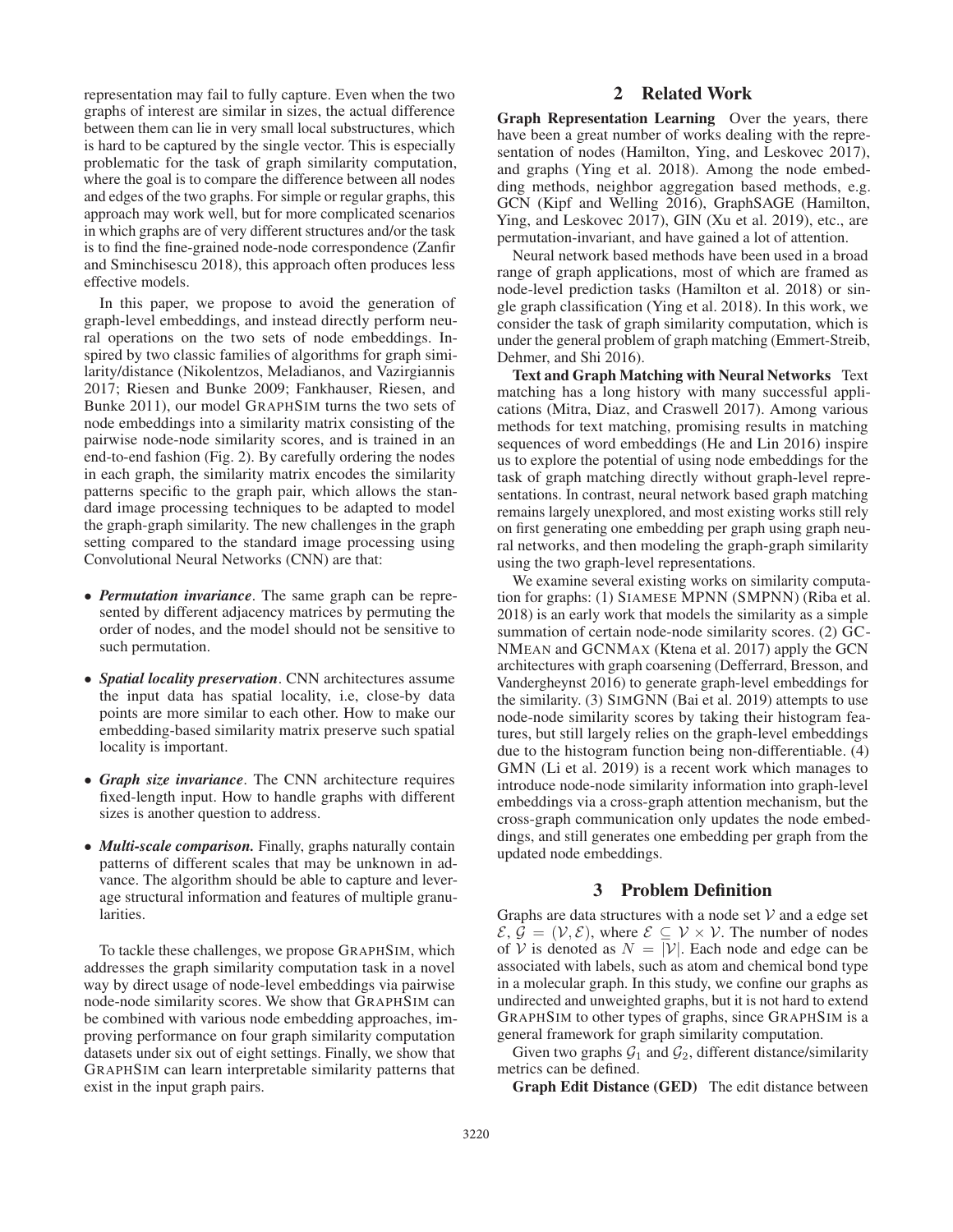

Figure 1: The GED is 3, as the transformation needs 3 edit operations: Two edge deletions, and an edge insertion. The MCS size is 4.

two graphs  $G_1$  and  $G_2$  is the number of edit operations in the optimal alignments that transform  $\mathcal{G}_1$  into  $\mathcal{G}_2$ , where an edit operation on a graph  $G$  is an insertion or deletion of a node/edge or relabelling of a node<sup>1</sup>. We transform GED into a similarity metric ranging between 0 and 1 using a one-to-one mapping function.

Maximum Common Subgraph (MCS) A Maximum Common Subgraph of two graphs  $G_1$  and  $G_2$  is a subgraph common to both  $\mathcal{G}_1$  and  $\mathcal{G}_2$  such that there is no other subgraph of  $\mathcal{G}_1$  and  $\mathcal{G}_2$  with more nodes. The MCS definitions have two variants (Raymond and Willett 2002): In one definition, the MCS must be a connected graph; in the other, the MCS can be disconnected. In this paper, we adopt the former definition. For  $G_1$  and  $G_2$ , their similarity score is defined as the number of nodes in their MCS, i.e.  $|MCS(\mathcal{G}_1, \mathcal{G}_2)|$ .

Learning-based Graph Similarity Computation Given a graph similarity definition, our goal is to learn a neural network based function that takes two graphs as input and outputs the desired similarity score through training, which can be applied to any unseen graphs for similarity computation at the test stage.

In later sections, we will introduce how to design a neural network architecture to serve this purpose, and why such design is reasonable by providing connections to set matching.

### 4 The Proposed Approach: GRAPHSIM

GRAPHSIM consists of the following sequential stages: 1) *Multi-scale neighbor aggregation layers* generate vector representations for each node in the two graphs at different scales; 2) *Similarity matrix generation layers* compute the inner products between the embeddings of every pair of nodes in the two graphs, resulting in multiple similarity matrices capturing the node-node interaction scores at different scales; 3) *CNN layers* convert the similarity computation problem into a pattern recognition problem, which provides multiscale features to a *fully connected network* to obtain a final predicted graph-graph similarity score. An overview of our model is illustrated in Fig. 2.

#### Multi-Scale Neighbor Aggregation

We build upon an active line of research on graph neural networks for generating node representations. Graph Convolutional Networks (GCN) (Defferrard, Bresson, and Vandergheynst 2016; Kipf and Welling 2016), for example, is

a neighbor aggregation approach which generates node embeddings from the local substructure information of each node, which is an inductive method and can be applied to unseen nodes. In Fig. 2, different node types are represented by different colors and one-hot encoded as the initial node representation. For graphs with unlabeled nodes, we use the same constant vector as the initial representation.

The core operation, graph convolution, operates on the representation of a node, which is denoted as  $u_i \in \mathbb{R}^D$ , and is defined as follows:

$$
conv(\boldsymbol{u_i}) = \text{ReLU}(\sum_{j \in \mathcal{N}(i)} \frac{1}{\sqrt{d_i d_j}} \boldsymbol{u}_j \boldsymbol{W}^{(n)} + \boldsymbol{b}^{(n)}) \quad (1)
$$

where  $\mathcal{N}(i)$  is the set of the first-order neighbors of node i plus i itself,  $d_i$  is the degree of node i plus 1,  $W^{(n)} \in$  $\mathbb{R}^{D^{(n)} \times D^{(n+1)}}$  is the weight matrix of the *n*-th GCN layer,  $\mathbf{b}^{(n)} \in \mathbb{R}^{D^{(n+1)}}$  is the bias,  $D^{(n)}$  denotes the dimensionality of embedding vector at layer n, and ReLU(x) = max(0, x) is the activation function.

Intuitively, the graph convolution operation aggregates the features from the first-order neighbors of the node. Since applying the GCN layer once on a node can be regarded as aggregating the representations of its first-order neighbors and itself, sequentially stacking  $L$  layers would cause the final representation of a node to include its L-th order neighbors. In other words, the more GCN layers, the larger the scale of the learned embeddings.

Multi-Scale GCN The potential issue of using a deep GCN architecture is that the embeddings may lose subtle patterns in local neighborhood after aggregating neighbors multiple times. The issue is especially severe when the two graphs are very similar, and the differences mainly lie in small local substructures.

One natural way for humans to compare the difference between two graphs is to recursively break down the whole graph into its compositional subgraphs via a top-down approach. Each subgraph is further decomposed into additional subgraph levels, until the entire specification is reduced to node level, producing a hierarchy of subgraph (de)composition. We therefore propose a multi-scale framework to extract the output of each of the many GCN layers for the construction of similarity matrices, which is shown next.

GRAPHSIM is a general framework for similarity computation, and can work with GCN and any of its successors such as GRAPHSAGE (Hamilton, Ying, and Leskovec 2017), GIN (Xu et al. 2019), etc.

#### Similarity Matrix Generation

The use of node-node similarity scores roots in some classic approaches to modeling graph similarity, such as the Optimal Assignment Kernels for graph classification and the Bipartite Graph Matching for GED approximation. The detailed connection between the proposed model and these methods is in the supplementary material. Here we present some key properties of these methods that are needed to motivate the usage of node-node similarity scores.

<sup>&</sup>lt;sup>1</sup>Other variants of GED definitions exist (Riesen, Emmenegger, and Bunke 2013), and we adopt this basic version for each in this work.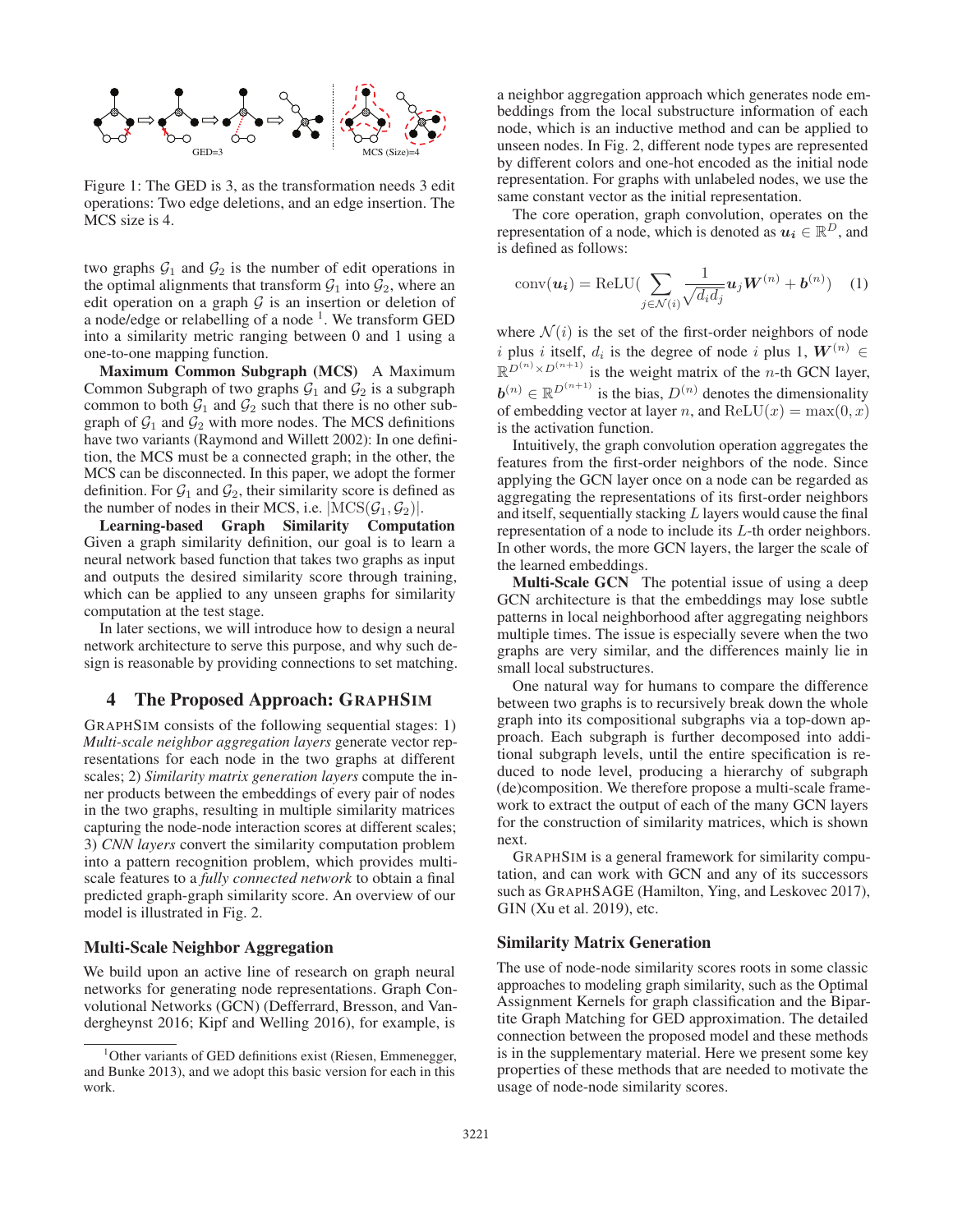

Figure 2: Left: An overview illustration of our proposed method GRAPHSIM. No graph-level representation is generated, and it directly uses the node-node similarity scores in the three similarity matrices corresponding to node embeddings at different scales. Right: Illustration of three similarity matrices from the LINUX (Wang et al. 2012) dataset. For two isomorphic graphs (A and  $A$ ), a strong symmetric diagonal block pattern is observed; for two less similar graphs  $(A \text{ and } B)$ , the dark diagonal pattern is less evident; for two graphs that are not similar at all  $(A \text{ and } C)$ , the symmetric block pattern is almost gone. For graphs of different sizes, we devise a consistent max padding scheme. Intuitively, the block patterns can be thought of as graph-graph similarity patterns at different scales, which are suitable for CNNs to capture.

Optimal Assignment Kernels Given two graphs with node embeddings  $X \in \mathbb{R}^{N_1 \times D}$  and  $Y \in \mathbb{R}^{N_2 \times D}$ , the Earth Mover's Distance graph kernel (Nikolentzos, Meladianos, and Vazirgiannis 2017) solves the following transportation problem (Rubner, Tomasi, and Guibas 2000):

$$
\min \sum_{i=1}^{N_1} \sum_{j=1}^{N_2} \bm{T}_{ij} ||\bm{x}_i - \bm{y}_j||_2 \tag{2}
$$

subject to several constraints. Intuitively, each of the two graphs is represented as a set of node embeddings, and the kernel finds the optimal way to transform one set of node embeddings to the other, with the cost to transform one pair of nodes being their Euclidean distance.

Bipartite Graph Matching The HUNGARIAN (Riesen and Bunke 2009) and VJ (Fankhauser, Riesen, and Bunke 2011) algorithms for approximate GED computation solve the following assignment problem form:

$$
\min \sum_{i=1}^{N'} \sum_{j=1}^{N'} T_{ij} C_{ij} \tag{3}
$$

subject to several constraints with cost matrix *C* denoting the insertion, deletion, and substitution costs associated with the GED metric for every node pair in the two graphs.

Despite different goals, both the kernel method and GED approximate algorithms work directly on node-level information without the whole-graph representations. Specifically, both need the pairwise node-node distance scores between the two graphs, with different definitions of node-node distances.

Since GRAPHSIM is trained end-to-end for graph similarity computation, we can calculate the inner products between all pairs of node embeddings in the two graphs at multiple scales, resulting in multiple similarity matrices. Treat each

matrix as an image, the task of graph similarity measurement is viewed as an image processing problem in which the goal is to discover the optimal node matching pattern encoded in the image by applying CNNs. Consider this process as a similarity operator that transforms two sets of node embeddings into a score. Then GRAPHSIM can be regarded as:

$$
\min(h_{\Theta}(X, Y) - s_{ij})^2 \tag{4}
$$

where  $h_{\Theta}(X, Y)$  denotes the similarity matrix generation and its subsequent layers. The training is guided by the true similarity score  $s_{ij}$  for the update of weights  $\Theta$  associated with the neighbor aggregation layers that generate node embeddings *X* and *Y* as well as the subsequent CNNs. In contrast, for the optimization problems (2) and (3), in order to find the optimal value as the computed graph distance, the problem must be solved explicitly (Kuhn 1955; Jonker and Volgenant 1987).

BFS Ordering Different from pixels of images or words of sentences, nodes of a graph typically lack ordering. A different node ordering would lead to a different similarity matrix. To completely solve the graph node permutation problem, we need to find one canonical ordering for each graph in a collection of graphs, which is NP-hard as shown in an early work on CNN for graphs (Niepert, Ahmed, and Kutzkov 2016). Moreover, the CNNs require spatial locality preservation. To alleviate these two issues, we utilize the breadth-first-search (BFS) node-ordering scheme proposed in GraphRNN (You et al. 2018) to sort and reorder the node embeddings. Since BFS is performed on the graph, nearby nodes are ordered close to each other. It is worth noting that the BFS ordering scheme achieves a reasonable trade-off between efficiency and uniqueness of ordering, as it requires quadratic operations in the worst case (i.e. complete graphs) (You et al. 2018).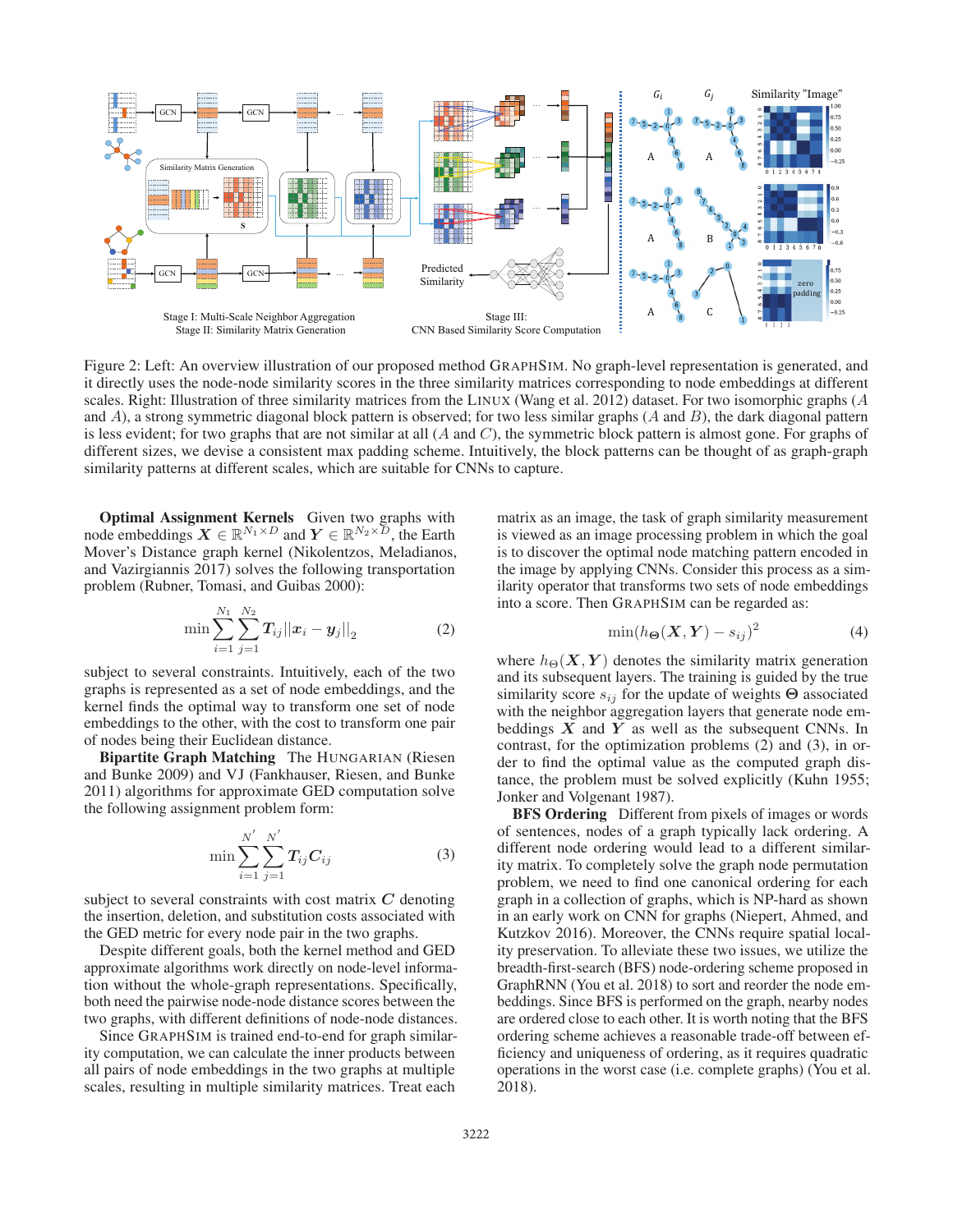Besides the issues related to node permutation and spatial locality, one must address the challenge posed by graph size variance and the fact that CNN architecture requires fix-length input. To preserve the information of graph size variance while fix the size of similarity matrix, we propose the solutions as follows:

Max Padding One can fix the number of nodes in each graph by adding fake nodes to a pre-defined number, and therefore lead to a fix-size similarity matrix. However, such matrix will completely ignore the graph size information, which is pivotal as seen in the definitions of both GED and MCS. For example, the similarity matrix between two small but isomorphic graphs may be padded with a lot of zeros, potentially misleading the CNNs to predict they are dissimilar.

To reflect the difference in graph sizes in the similarity matrix, we devise max padding. Suppose  $G_1$  and  $G_2$  contain  $N_1$  and  $N_2$  nodes respectively, we pad  $|N_1 - N_2|$  rows of zeros to the node embedding matrix of the smaller of the two graphs, so that both graphs contain  $\max(N_1, N_2)$  nodes.

Matrix Resizing To apply CNNs to the similarity matrices, We resize the simlarity matrices through image resampling (Thévenaz, Blu, and Unser 2000). For implementation, we choose the bilinear interpolation, and leave the exploration of more advanced techniques for future work. The resulting similarity matrix S has fixed shape  $M \times M$ , where M is a hyperparameter controlling the degree of information loss caused by resampling.

The following equation summarizes the similarity matrix generation process:

$$
\mathbf{S} = \text{RES}_M(\widetilde{\mathbf{H}}_1 \widetilde{\mathbf{H}}_2^T) \tag{5}
$$

where  $\widetilde{H}_i \in \mathbb{R}^{\max(N_1,N_2) \times D}, i \in \{1,2\}$  is the padded node embedding matrix  $H_i \in \mathbb{R}^{N_i \times D}, i \in \{1, 2\}$ with zero or  $|\tilde{N}_1 - N_2|$  nodes padded, and RES(·) :  $\mathbb{R}^{\max(N_1,N_2)\times\max(N_1,N_2)} \mapsto \mathbb{R}^{M\times M}$  is the resizing function, where  $M$  is a hyperparameter controlling the degree of information loss caused by resampling.

## CNN Based Similarity Score Computation

We feed these matrices through multiple CNNs in parallel. As shown in Fig. 2, three CNN "channels" are used, each with its own CNN filters. At the end, the results are concatenated and fed into multiple fully connected layers, so that a final similarity score  $\hat{s}_{ij}$  is generated for the graph pair  $\mathcal{G}_i$  and  $\mathcal{G}_j$ . The mean square error loss function is used to train our model:  $\mathcal{L} = \frac{1}{|\mathcal{D}|}$  $\sum_{(i,j)\in\mathcal{D}}(s_{ij}^{\hat{i}}-s_{ij})^2$  where  $\mathcal{D}$  is the set of training graph pairs, and  $s_{ij}$  is the true similarity score coming from any graph similarity metric. For GED, we apply a one-to-one mapping function to transform the true distance score into the true similarity score; for MCS, the normalized MCS size is treated as the true similarity score.

### 5 Experiments

We evaluate our model, GRAPHSIM, against a number of state-of-the-art approaches to GED and MCS computation, with the major goals of addressing the following questions:

- Q1 How accurate (effective) and fast (efficient) is GRAPH-SIM compared to the state-of-the-art approaches for graph similarity computation, including both approximate similarity computation algorithms and neural network based models?
- Q2 How do the proposed ordering, resizing, and multi-scale comparison techniques help with the CNN-based GRAPH-SIM model?
- Q3 Does GRAPHSIM yield meaningful and interpretable similarity matrices/images on the input graph pairs?

Datasets To probe the ability of GRAPHSIM to compute graph-graph similarities from graphs in different domains, we evaluate on four real graph datasets, AIDS, LINUX, IMDB, and PTC, whose detailed descriptions and statistics can be found in the supplementary material.

For each dataset, we split it into training, validation, and testing sets by 6:2:2, and report the averaged *Mean Squared Error (mse)*, *Spearman's Rank Correlation Coefficient (*ρ*)* (Spearman 1904), *Kendall's Rank Correlation Coefficient* ( $\tau$ ) (Kendall 1938), and *Precision at*  $k$  ( $p@k$ ) to test the accuracy and ranking performance of each GED and MCS computation method. The supplementary material contains more details on the data preprocessing, parameter settings, result analysis, efficiency comparison, as well as parameter sensitivity study.

Baseline Methods We consider both the state-of-the-art GED/MCS computation methods and baselines using neural networks. To ensure consistency, all neural network models use GCN for node embeddings except for GMN, and to demonstrate the flexibility of our framework, we show the performance improvement of GRAPHSIM by replacing GCN with the more powerful GMN's node embedding methods in the supplementary material.

#### Effectiveness

As shown in Table 1 and 2, our model, GRAPHSIM, consistently achieves the best results on all metrics across all the datasets with both the GED and MCS metrics. Specifically, GRAPHSIM achieves the smallest error and the best ranking performance on the task of graph similarity computation under six out of eight settings. We repeated the running of our model 10 times on AIDS, and the standard deviation of mse is  $4.56 \times 10^{-5}$ . The AIDS dataset is relatively small in terms of the average number of nodes per graph, potentially causing the CNN model to overfit. In the supplementary material, we show that as a general framework, by replacing GCN with GMN's node embedding method, GRAPHSIM achieves the best performance than all methods.

#### **Efficiency**

In Fig. 3, the results are averaged across queries and in wall time. EMBAVG is the fastest method among all, but its performance is poor, since it simply takes the dot product between two graph-level embeddings (average of node embeddings) as the predicted similarity score. BEAM and HUNGARIAN run fast on LINUX, but due to their higher time complexity, they scale poorly on the largest dataset, IMDB. The exact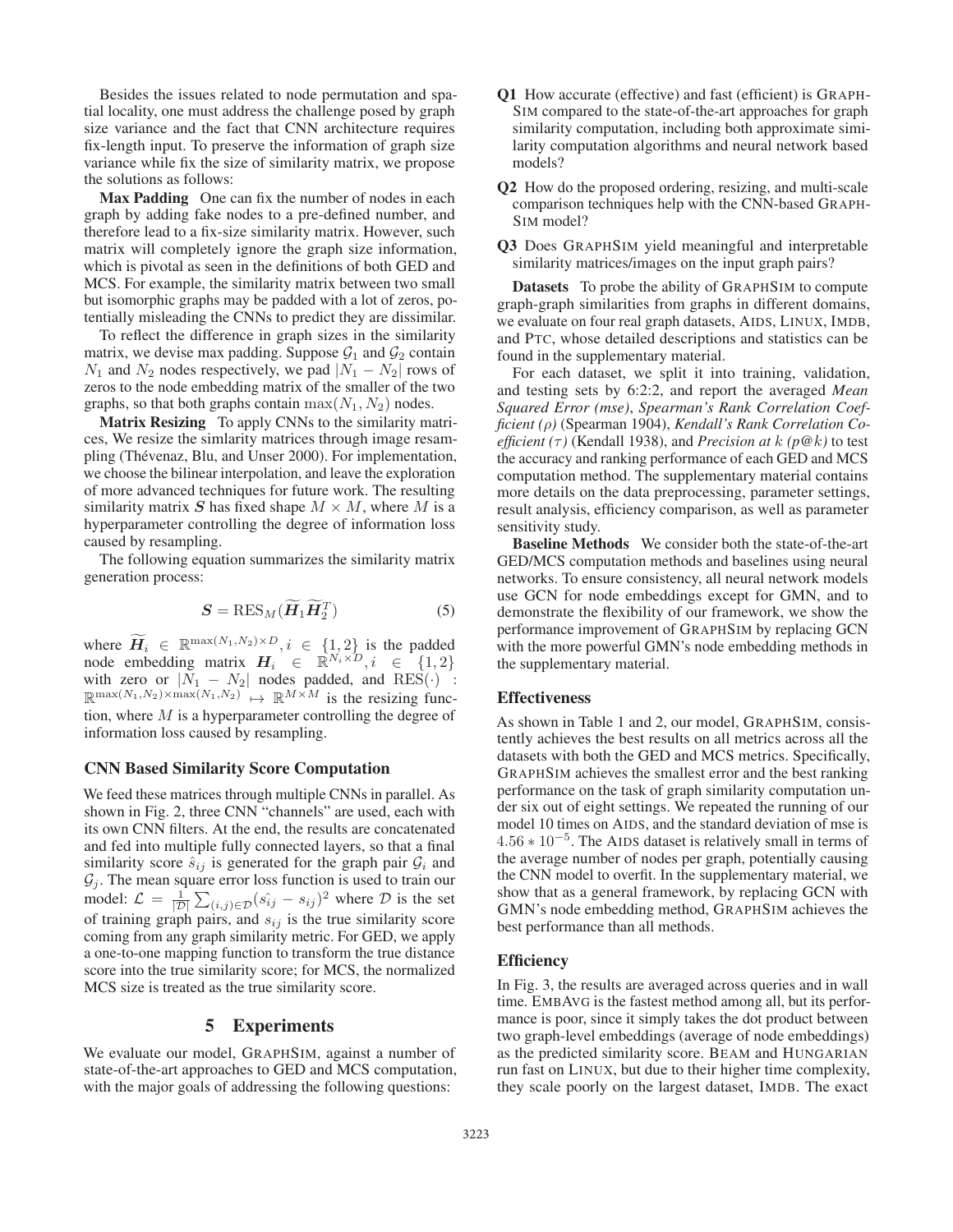Table 1: Effectiveness results on the GED metric. On AIDS and LINUX, A\* provides ground-truth results, labeled with superscript ∗. On IMDB and PTC, A\* fails to compute most GEDs within a 5-minute limit (thus denoted as −). Instead, the minimum GED returned by BEAM, HUNGARIAN, and VJ for each pair is used as the ground-truth GED. The mse is in  $10^{-3}$ .

|                  |          | <b>AIDS</b> |          |          | <b>LINUX</b> |          |                          | <b>IMDB</b> |          |            | <b>PTC</b> |          |
|------------------|----------|-------------|----------|----------|--------------|----------|--------------------------|-------------|----------|------------|------------|----------|
| <b>Method</b>    | mse      | $\rho$      | p@10     | mse      | $\rho$       | p@10     | mse                      | $\rho$      | p@10     | mse        | $\rho$     | p@10     |
| $A^*$            | $0.000*$ | $1.000*$    | $1.000*$ | $0.000*$ | $1.000*$     | $1.000*$ | $\overline{\phantom{m}}$ |             |          |            | -          | -        |
| <b>BEAM</b>      | 12.090   | 0.609       | 0.481    | 9.268    | 0.827        | 0.973    | $2.413*$                 | $0.905*$    | $0.803*$ | $0.552*$   | $0.998*$   | $0.982*$ |
| <b>HUNGARIAN</b> | 25.296   | 0.510       | 0.360    | 29.805   | 0.638        | 0.913    | $1.845*$                 | $0.932*$    | $0.825*$ | $112.326*$ | $0.919*$   | $0.159*$ |
| VJ               | 29.157   | 0.517       | 0.310    | 63.863   | 0.581        | 0.287    | $1.831*$                 | $0.934*$    | $0.815*$ | 154.791*   | $0.904*$   | $0.102*$ |
| <b>HED</b>       | 28.925   | 0.621       | 0.386    | 19.553   | 0.897        | 0.982    | 19.400                   | 0.751       | 0.801    | 978.318    | 0.919      | 0.169    |
| <b>SMPNN</b>     | 5.184    | 0.294       | 0.032    | 11.737   | 0.036        | 0.009    | 32.596                   | 0.107       | 0.023    | 116.473    | 0.148      | 0.082    |
| <b>EMBAVG</b>    | 3.642    | 0.601       | 0.176    | 18.274   | 0.165        | 0.071    | 71.789                   | 0.229       | 0.233    | 32.601     | 0.393      | 0.173    |
| <b>GCNMEAN</b>   | 3.352    | 0.653       | 0.186    | 8.458    | 0.419        | 0.141    | 68.823                   | 0.402       | 0.200    | 6.525      | 0.546      | 0.150    |
| <b>GCNMAX</b>    | 3.602    | 0.628       | 0.195    | 6.403    | 0.633        | 0.437    | 50.878                   | 0.449       | 0.425    | 7.501      | 0.506      | 0.152    |
| <b>SIMGNN</b>    | 1.189    | 0.843       | 0.421    | 1.509    | 0.939        | 0.942    | 1.264                    | 0.878       | 0.759    | 0.850      | 0.944      | 0.507    |
| <b>GMN</b>       | 1.886    | 0.751       | 0.401    | 1.027    | 0.933        | 0.833    | 4.422                    | 0.725       | 0.604    | 1.613      | 0.672      | 0.262    |
| <b>GRAPHSIM</b>  | 0.787    | 0.874       | 0.534    | 0.058    | 0.981        | 0.992    | 0.743                    | 0.926       | 0.828    | 0.749      | 0.956      | 0.529    |

Table 2: Effectiveness results on the MCS metric. On all the datasets, MCSPLIT provides ground-truth results, labeled with superscript  $\ast$ . The mse is in 10<sup>-3</sup>.

|                 |          | <b>AIDS</b> |          |          | <b>LINUX</b> |          |          | <b>IMDB</b> |          |          | <b>PTC</b>    |          |
|-----------------|----------|-------------|----------|----------|--------------|----------|----------|-------------|----------|----------|---------------|----------|
| <b>Method</b>   | mse      |             | p@10     | mse      | ρ            | p@10     | mse      | $\rho$      | p@10     | mse      | $\mathcal{P}$ | p@10     |
| <b>MCSPLIT</b>  | $0.000*$ | $.000*$     | $1.000*$ | $0.000*$ | $1.000*$     | $1.000*$ | $0.000*$ | $1.000*$    | $1.000*$ | $0.000*$ | $1.000*$      | $1.000*$ |
| <b>SMPNN</b>    | 4.592    | 0.755       | 0.348    | 3.558    | 0.126        | 0.236    | 11.018   | 0.330       | 0.003    | 11.001   | 0.502         | 0.146    |
| <b>EMBAVG</b>   | 6.466    | 0.701       | 0.236    | 2.663    | 0.427        | 0.343    | 17.853   | 0.524       | 0.166    | 23.018   | 0.556         | 0.302    |
| <b>GCNMEAN</b>  | 5.956    | 0.776       | 0.316    | 2.706    | 0.439        | 0.368    | 9.316    | 0.753       | 0.364    | 9.166    | 0.712         | 0.337    |
| <b>GCNMAX</b>   | 5.525    | 0.782       | 0.328    | 2.466    | 0.543        | 0.440    | 8.234    | 0.796       | 0.435    | 7.905    | 0.752         | 0.385    |
| <b>SIMGNN</b>   | 3.433    | 0.822       | 0.374    | 0.729    | 0.859        | 0.850    | 1.153    | 0.938       | 0.705    | 3.781    | 0.782         | 0.279    |
| <b>GMN</b>      | 1.750    | 0.909       | 0.591    | 0.598    | 0.906        | 0.830    | 0.590    | 0.941       | 0.795    | 3.835    | 0.841         | 0.530    |
| <b>GRAPHSIM</b> | 2.402    | 0.858       | 0.505    | 0.164    | 0.962        | 0.951    | 0.307    | 0.976       | 0.817    | 2.268    | 0.854         | 0.504    |

MCS solver MCSPLIT is the state-of-the-art for MCS computation, and runs faster than the exact GED solver, A\* on all datasets. However, in general, neural network based models are still much faster than these solvers, since they enjoy lower time complexity in general and additional benefits from parallelizability and acceleration provided by GPU.



Figure 3: Running time comparison. The y-axis uses the log scale. The running time is averaged across queries. For neural network models, the running time for GED and MCS computation is very close to each other, so we take the average of the two.

# Analysis of Various Proposed Techniques in **GRAPHSIM**

To address Q2, we conduct several experiments by comparing GRAPHSIM with three simpler variants, whose results are shown in Table 3. Among the three proposed techniques (i.e., max padding plus matrix resizing, ordering, and multi-scale comparison), max padding and matrix resizing affects the performance the most: Comparing GS-PAD with GS-RESIZE on IMDB and PTC, our proposed padding and resizing technique greatly reduces the approximation error. Such significant improvements on IMDB and PTC can be attributed to the large average graph size and graph size variance, as seen from the dataset statistics in the supplementary material. Besides, by comparing the GS-RESIZE and GRAPHSIM, we can see a performance boost brought by the multi-scale framework. The advantage of BFS ordering can be observed by comparison of GS-NOORD and GRAPHSIM.

## Analysis of Similarity "Images" in GRAPHSIM

We demonstrate six similarity matrices (plotted as heatmap images) generated by GRAPHSIM on AIDS in Fig. 4. Node ids come from BFS ordering. Since both pairs are quite similar, as mentioned in Section 4, we expect to see block patterns, which are actually observed in the six similarity matrices. From pair (1) (the top row), we can see that larger scale (the blue matrix) helps distinguish between nodes 3 and 4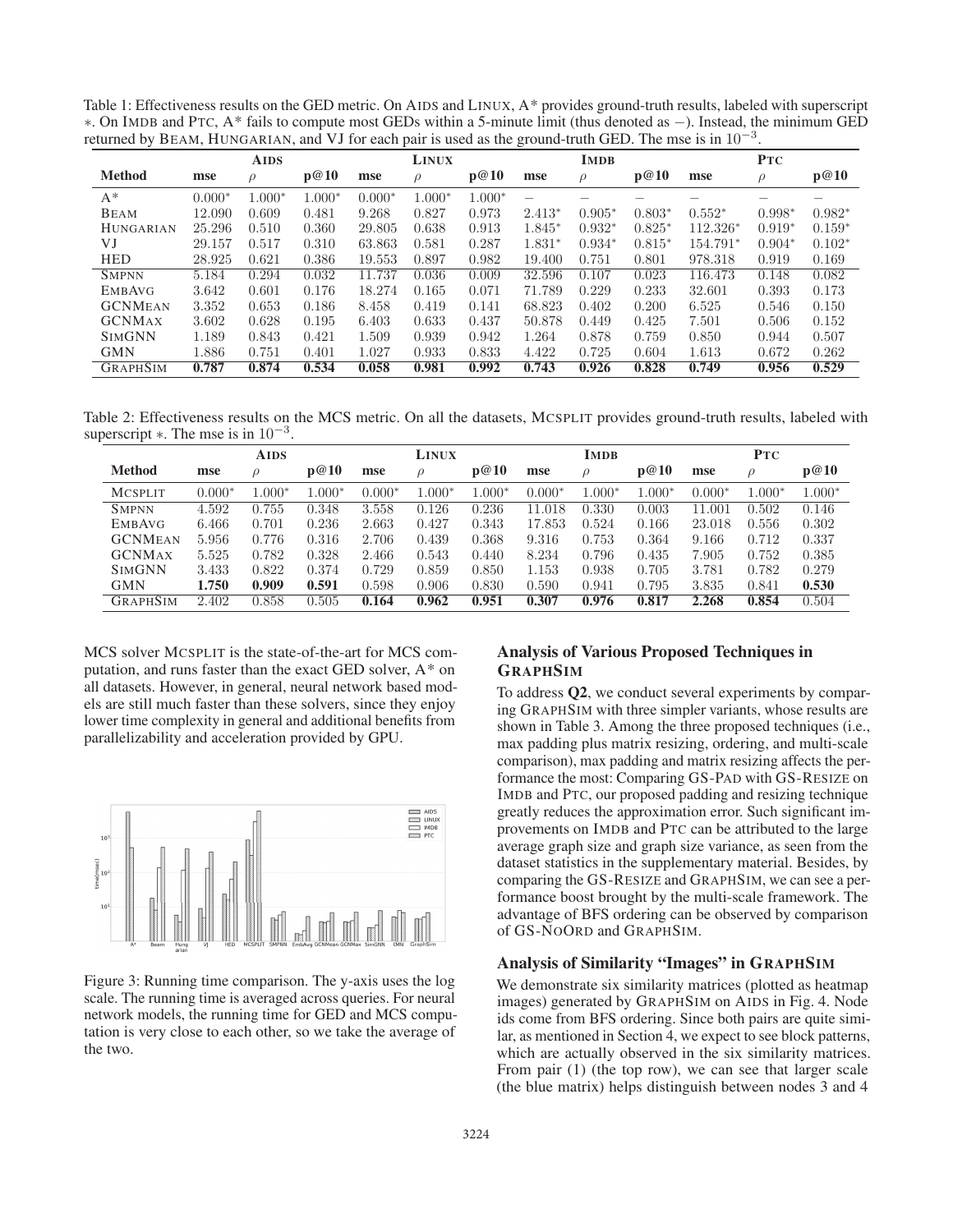Table 3: GS-PAD and GS-RESIZE perform node ordering and use the node embeddings only by the last GCN layer to generate the similarity matrix. Since CNNs require fixed-length input, if the model does not use resizing, a simple way is to zero pad each similarity matrix to  $N_{\text{max}}$  by  $N_{\text{max}}$  (maximum graph size in the entire dataset), denoted as GS-PAD. GS-RESIZE uses the proposed max padding and resizing techniques. GS-NOORD uses all the proposed techniques including multi-scale comparison except for node ordering. The results are on the GED metric. The mse is in  $10^{-3}$ .

|                  |       | <b>AIDS</b> |       |       | <b>LINUX</b> |                         |       | <b>IMDB</b>   |       |       | <b>PTC</b> |       |
|------------------|-------|-------------|-------|-------|--------------|-------------------------|-------|---------------|-------|-------|------------|-------|
| <b>Method</b>    | mse   |             | p@10  | mse   |              | p@10                    | mse   | $\mathcal{D}$ | p@10  | mse   |            | p@10  |
| $GS-PAD$         | 0.807 | 0.863       | 0.514 | 0.141 | 0.988        | 0.983 6.455 0.661 0.552 |       |               |       | 6.808 | 0.637      | 0.481 |
| <b>GS-RESIZE</b> | 0.811 | 0.866       | 0.499 | 0.103 | 0.991        | 0.986                   | 0.896 | 0.914         | 0.810 | 0.791 | 0.948      | 0.513 |
| GS-NOORD         | 0.803 | 0.867       | 0.478 | 0.071 |              | 0.983 0.976 1.105 0.902 |       |               | 0.744 | 0.838 | 0.945      | 0.515 |
| <b>GRAPHSIM</b>  | 0.787 | 0.874       | 0.534 | 0.058 | 0.993        | 0.981                   | 0.743 | 0.926         | 0.828 | 0.749 | 0.956      | 0.529 |



Figure 4: Similarity "images" on two pairs of graphs from AIDS trained with the GED metric. Different heatmap colors differentiate "images" from different scales of comparison. Top pair: GED=2—an edge deletion (edge between node 0 and 4 of graph (b)) and an edge addition (edge between node 3 and 4 of graph (b)). Bottom pair: GED=1—a node relabeling (node 7).

of graph (b), which contributes to the GED edit sequence as shown in the caption of Fig 4. From pair (2) (the bottom row), we can see that the smaller scale (the red matrix) helps differentiate between node 7 in graph (a) and node 7 in graph (b). Notice that comparing at larger scales does not help tell their difference in node types, because their structural equivalence causes their similarities to be higher as seen in the green and blue matrices. Thus, Fig. 4 shows the importance of using multi-scale similarity matrices rather than a single one.

#### Case Studies

We demonstrate four example queries, one from each dataset in Fig. 5. In each demo, the top row depicts the query along with the ground-truth ranking results, labeled with their normalized GEDs to the query. The bottom row shows the graphs returned by our model, each with its rank shown at the top. GRAPHSIM is able to retrieve graphs similar to the query. For example, in the case of LINUX, the top 6 results are exactly the isomorphic graphs to the query.

## 6 Conclusion

We introduced a CNN based method for better graph similarity computation. Using GRAPHSIM in conjunction with existing methods for generating node embeddings, we improve the performance in several datasets on two graph proximity metrics: Graph Edit Distance (GED) and Maximum Common Subgraph (MCS). Interesting future directions include



Figure 5: Visualization of ranking results under the GED metric. From top to bottom: AIDS, LINUX, IMDB, PTC.

using hierarchical graph representation learning techniques to reduce computational time complexity involved in the nodenode similarity computation, and applying the CNN based graph matching method to other graph matching tasks, e.g. network alignment, as well as the explicit generation of edit sequence for GED and node correspondence for MCS.

Acknowledgments This work is partially supported by NSF III-1705169, NSF CAREER Award 1741634, NSF #1937599, Okawa Foundation Grant, and Amazon Research Award.

### References

Bai, Y.; Ding, H.; Bian, S.; Chen, T.; Sun, Y.; and Wang, W. 2019. Simgnn: A neural network approach to fast graph